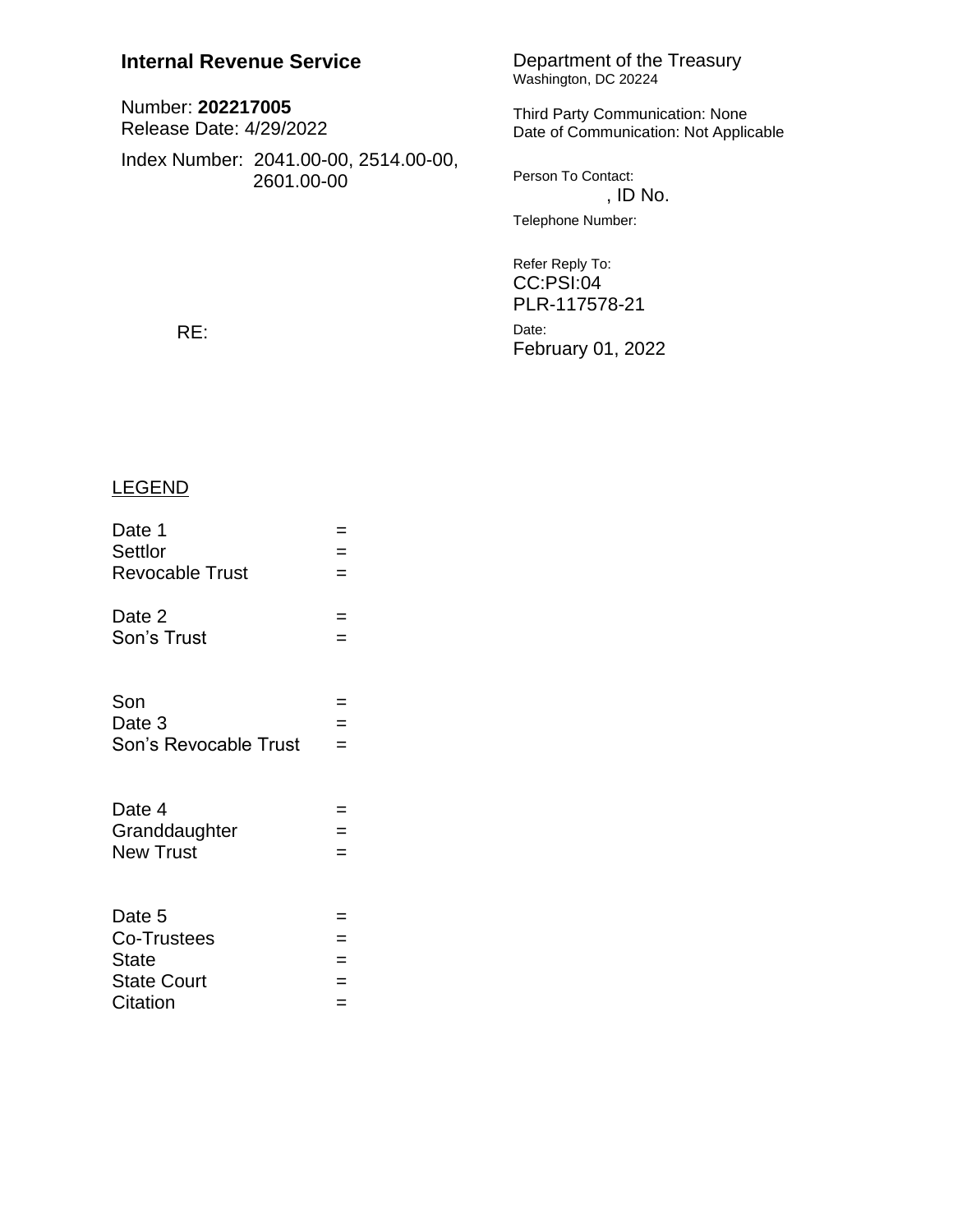Dear :

This letter responds to your authorized representative's letter dated August 26, 2021, requesting rulings under §§ 2041, 2514, and 2601 of the Internal Revenue Code.

The facts and representations submitted are summarized as follows:

On Date 1, Settlor created a revocable trust, Revocable Trust. Settlor died on Date 2, a date prior to September 25, 1985. Pursuant to Paragraph 1(b) of Article V of Revocable Trust, upon Settlor's death Son's Trust was established for the benefit of Son. Paragraph 1(c) of Article V of Revocable Trust provides that upon the death of Son, any trust for Son's benefit shall be distributed to one or more of Settlor's descendants (other than Son) in such proportions and subject to trusts, powers and conditions as Son appoints by will specifically referring to this power of appointment (Son's Power of Appointment). To the extent Son does not effectively exercise Son's Power of Appointment, Son's trust is to be distributed *per stirpes* to Settlor's then living descendants, treating Settlor's children as then deceased.

Son died on Date 3. Pursuant to Article III of Son's Will, Son exercised Son's Power of Appointment directing the property of Son's Trust to be distributed to the trustee of Son's Revocable Trust dated Date 4. Son's Revocable Trust is governed under the laws of State. Article VI of Son's Revocable Trust provides that property appointed to Son's Revocable Trust through Son's Power of Appointment shall be administered as a separate trust for the benefit of Granddaughter (New Trust). Under the terms of New Trust, the trustee may distribute net income and principal to or for the benefit of one or more of Granddaughter and Granddaughter's descendants as the trustee from time to time deems advisable for the beneficiaries' best interests. Paragraph 1(b) of Article VI of Son's Revocable Trust also grants Granddaughter a testamentary power of appointment, as follows:

If [Granddaughter] survives me, then upon the death of [Granddaughter] the principal of the trust will be held in trust hereunder or distributed to or in trust for any one or more persons out of a class composed of (i) the descendants of [Granddaughter], (ii) the descendants of my mother, [Settlor] (other than (A) a child of my mother and (B) *a grandchild of my mother if such grandchild does not have at least one then living descendant*), in such proportions and subject to such trusts, powers and conditions as [Granddaughter] may appoint by will, specifically referring to this power of appointment.

(Granddaughter's Power of Appointment) (emphasis added).

Under the language of Granddaughter's Power of Appointment, the Co-Trustees were concerned there may be an ambiguity in Son's Revocable Trust regarding whether the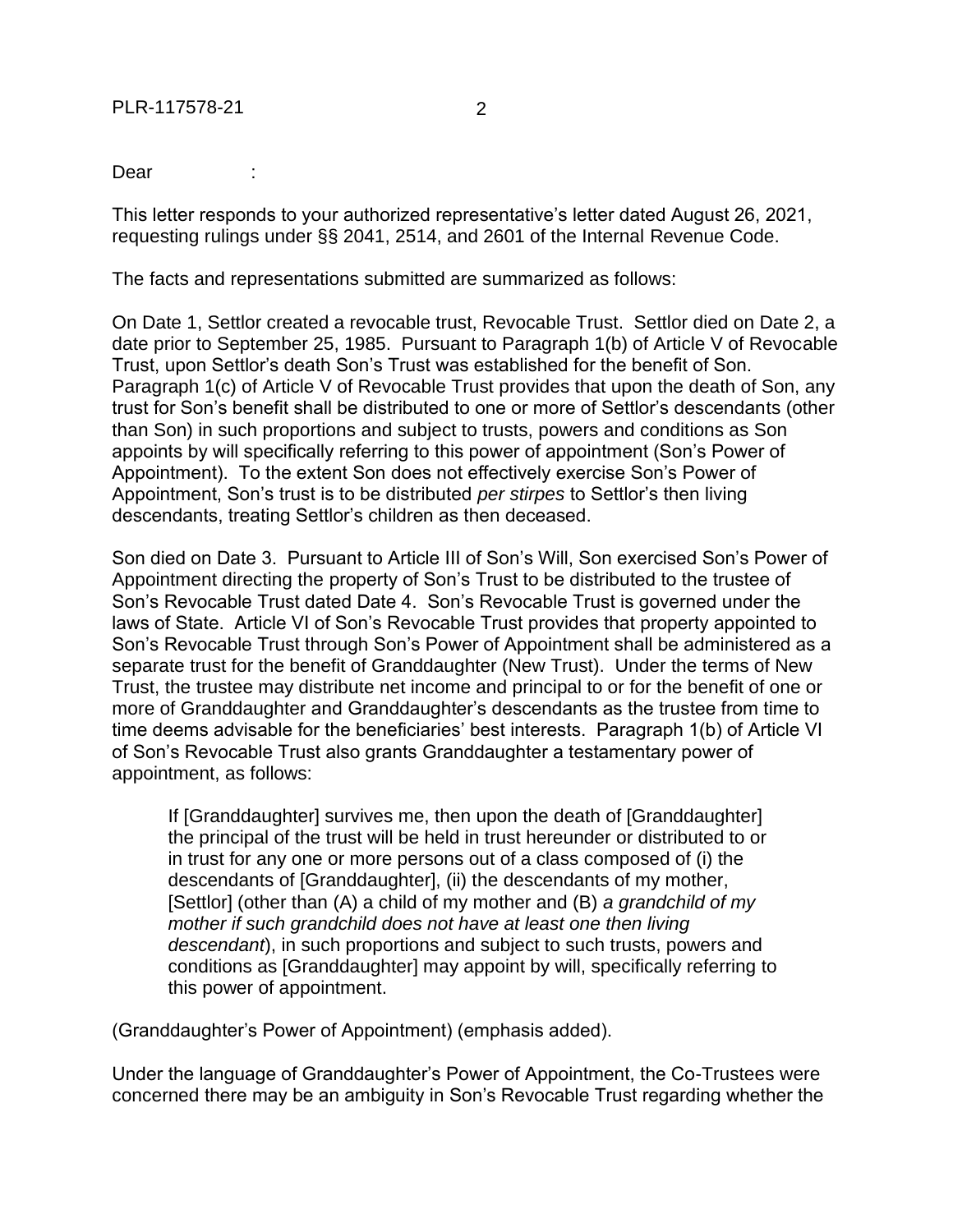power of appointment would be considered a general or limited power of appointment. Under the terms of Paragraph 1(b) of Article VI, the permissible appointees of Granddaughter's Power of Appointment are any descendants of Granddaughter and any descendant of Settlor, who is not a child of Settlor, and who is not a grandchild of Settlor who does not have descendants. Granddaughter has two living children, and accordingly is not a grandchild of Settlor who does not have descendants. The Co-Trustees, in fulfilling their fiduciary responsibilities wanted to ensure that they were interpreting the language of Son's Revocable Trust correctly. To address the potential ambiguity in Son's Revocable Trust as to whether Granddaughter's Power of Appointment over New Trust is a general power of appointment, a petition was filed with State Court seeking instruction on the proper construction of New Trust. On Date 5, the State Court issued an Order providing:

[New Trust] shall be construed so that the language of [Granddaughter's] Power of Appointment grants [Granddaughter] *a limited power to appoint*  the property remaining in [New Trust] on her death only among [Settlor's] *then-living* descendants, or trusts for their benefit, other than to a child of [Settlor] and a grandchild of [Settlor] if such grandchild does not have at least one then living descendant. (Emphasis added.)

#### RULINGS REQUESTED

1. Granddaughter does not possess a general power of appointment under § 2041 over New Trust, which therefore remains GST tax exempt pursuant to its grandfathered status.

2. No part of New Trust will be included in Granddaughter's gross estate for federal estate tax purposes under § 2041.

3. Granddaughter does not have a general power of appointment over New Trust, and therefore Granddaughter has neither released a general power of appointment over New Trust for federal gift tax purposes under § 2514, nor made a constructive addition to New Trust under § 26.2601-1(b)(1)(v)(A).

#### LAW AND ANALYSIS

Section 2001(a) of the Internal Revenue Code provides that a tax is imposed on the transfer of the taxable estate of every decedent who is a citizen or resident of the United States.

Section 2031(a) provides that the value of the gross estate of the decedent shall be determined by including to the extent provided for in §§ 2031 through 2046, the value at the time of his death of all property, real or personal, tangible or intangible, wherever situated.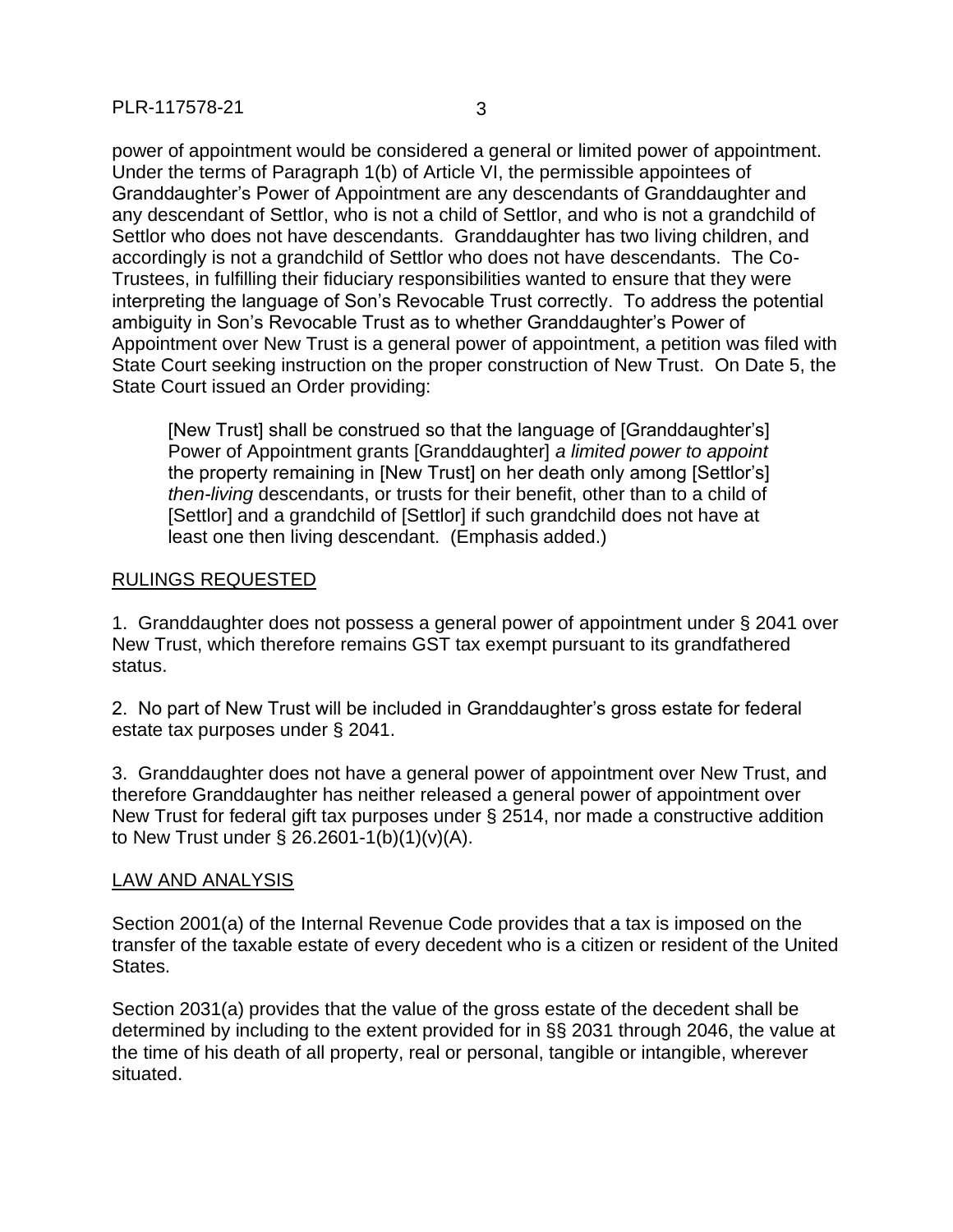#### PLR-117578-21 4

Section 2041(a)(2) provides that the value of the gross estate includes the value of all property to the extent of any property with respect to which the decedent has at the time of his death a general power of appointment created after October 21, 1942, or with respect to which the decedent has at any time exercised or released such a power of appointment by a disposition which is of such nature that if it were a transfer of property owned by the decedent, such property would be includible in the decedent's gross estate under §§ 2035 to 2038, inclusive. For purposes of § 2041(a)(2), the power of appointment is considered to exist on the date of the decedent's death even though the exercise of the power is subject to a precedent giving of notice or even though the exercise of the power takes effect only on the expiration of a stated period after its exercise, whether or not on or before the date of the decedent's death notice has been given or the power has been exercised.

Section 2041(b)(1) provides that for purposes of § 2041(a), the term "general power of appointment" means a power which is exercisable in favor of the decedent, his estate, his creditors, or the creditors of his estate.

Section 20.2041-1(c)(1) of the Estate Tax Regulations provides that the term "general power of appointment" as defined in § 2041(b)(1) means any power of appointment exercisable in favor of the decedent, his estate, his creditors, or the creditors of his estate. Section 20.2041-1(c)(1)(a) provides that a power of appointment is not a general power of appointment if by its terms it is exercisable only in favor of one or more designated persons or classes other than the decedent or his creditors, or the decedent's estate or the creditors of his estate.

Section 2501(a) imposes a gift tax for each calendar year on the transfer of property by gift during the year by an individual.

Section 2511 provides that the gift tax shall apply whether the transfer is in trust or otherwise, whether the gift is direct or indirect, and whether the property is real or personal, tangible or intangible.

Section 2514(b) provides that the exercise or release of a general power of appointment created after October 21, 1942, shall be deemed a transfer of property by the individual possessing such power.

Section 2514(c) provides that the term "general power of appointment" means a power which is exercisable in favor of the individual possessing the power, his estate, his creditors, or the creditors of his estate. Section 2514(e) provides that the lapse of a power of appointment created after October 21, 1942, during the life of the person possessing the power is considered a release of the power.

Section 2601 imposes a tax on every generation-skipping transfer (GST) made after October 22, 1986. Section 2611(a) defines a GST to mean (1) a taxable distribution, (2) a taxable termination, and (3) a direct skip.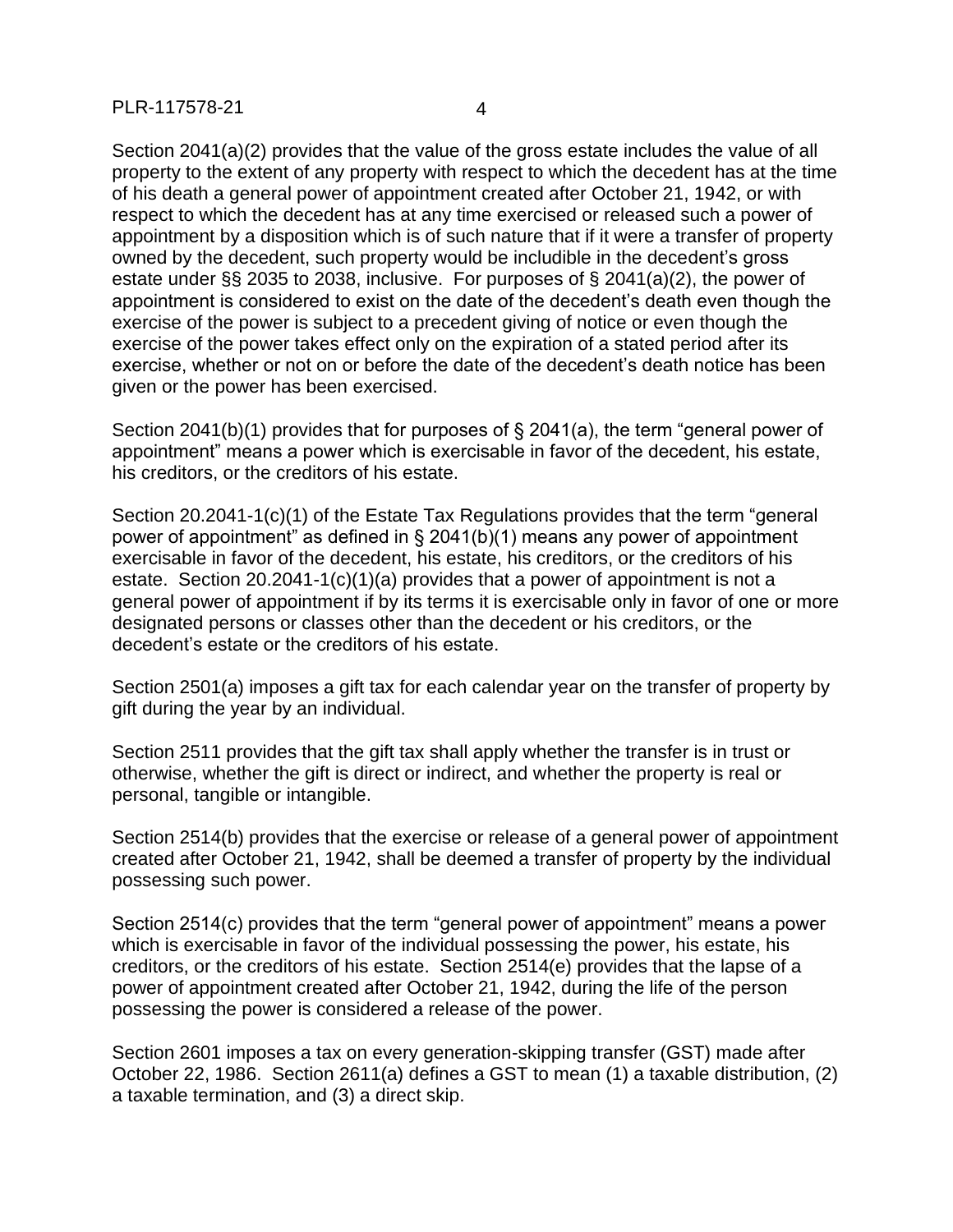Under § 1433(b)(2)(A) of the Tax Reform Act of 1986 and § 26.2601-1(b)(1)(i) of the Generation-Skipping Transfer Tax Regulations, the tax generally does not apply to any GST transfer made under a trust that was irrevocable on September 25, 1985. However, the tax does apply to a pro rata portion of any GST under an irrevocable trust if additions (actual or constructive) are made to the trust after that date. Under § 26.2601-1(b)(1)(ii)(A), any trust in existence on September 25, 1985, will be considered an irrevocable trust except as provided in §§ 26.2601-1(b)(1)(ii)(B) or (C) (relating to property includible in a grantor's gross estate under §§ 2038 and 2042).

Section 26.2601-1(b)(1)(v)(A) provides, in relevant part, that, except as provided under § 26.2601-1(b)(1)(v)(B), where any portion of a trust remains in the trust after the post-September 25, 1985, release, exercise, or lapse of a power of appointment over that portion of the trust, and the release, exercise, or lapse is treated to any extent as a taxable transfer under chapter 11 or chapter 12, the value of the entire portion of the trust subject to the power that was released, exercised, or lapsed is treated as if that portion had been withdrawn and immediately retransferred to the trust at the time of the release, exercise, or lapse.

In *Commissioner v. Estate of Bosch*, 387 U.S. 456 (1967), the Supreme Court considered whether a state trial court's characterization of property rights conclusively binds a federal court or agency in a federal estate tax controversy. The Court concluded that the decision of a state trial court as to an underlying issue of state law should not be controlling when applied to a federal statute. Rather, the highest court of the state is the best authority on the underlying substantive rule of state law to be applied in the federal matter. If there is no decision by that court, then the federal authority must apply what it finds to be state law after giving "proper regard" to the state trial court's determination and to relevant rulings of other courts of the state. In this respect, the federal agency may be said, in effect, to be sitting as a state court.

Under State law, the primary rule in construing a trust is that a court must attempt to ascertain the settlor's intent and carry out that intent unless it is in violation of some positive rule of law or against public policy. *Citation*.

The terms of New Trust provide that Granddaughter has a testamentary power to appoint the principal of New Trust for any one or more persons out of a class composed of (i) the descendants of Granddaughter and (ii) the descendants of Settlor (other than (A) a child of Settlor and (B) a grandchild of Settlor if such grandchild does not have at least one then living descendant). The references to the "descendants of Settlor" and a "grandchild of Settlor" are properly viewed as not including Granddaughter's estate or the creditors of Granddaughter's estate. Consistent with this analysis, the Date 5 Order construed the terms of New Trust to provide that Son granted Granddaughter a power to appoint the remainder of New Trust on her death only to Settlor's then-living descendants, or trusts for their benefit, other than to a child of Settlor and a grandchild of Settlor if such grandchild does not have at least one then living descendant.